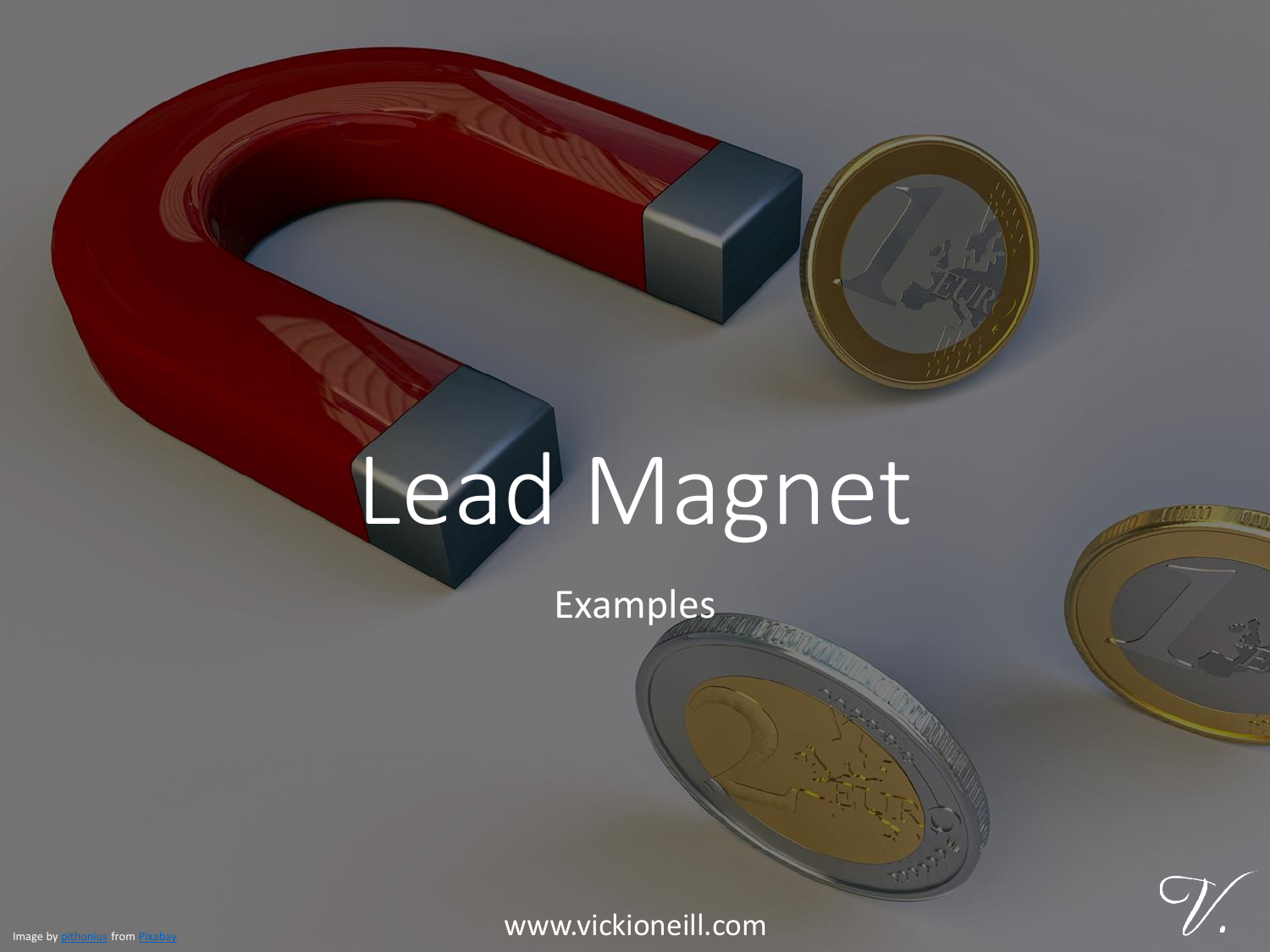## 5 Tips for an effective lead magnet:

- 1. Solves a real problem : make it relatable to the person reading it
- 2. Indicates one quick win : if action is taken immediately following
- 3. Be specific : focus on the benefit and it will convert better
- 4. Easy to understand : Succinct and direct is best, one-pager or PDF check list type documents are ideal; longer form give aways tend to make the user feel overwhelmed
- 5. Instantly accessible : People love instant gratification. It will work best if it can be delivered immediately.